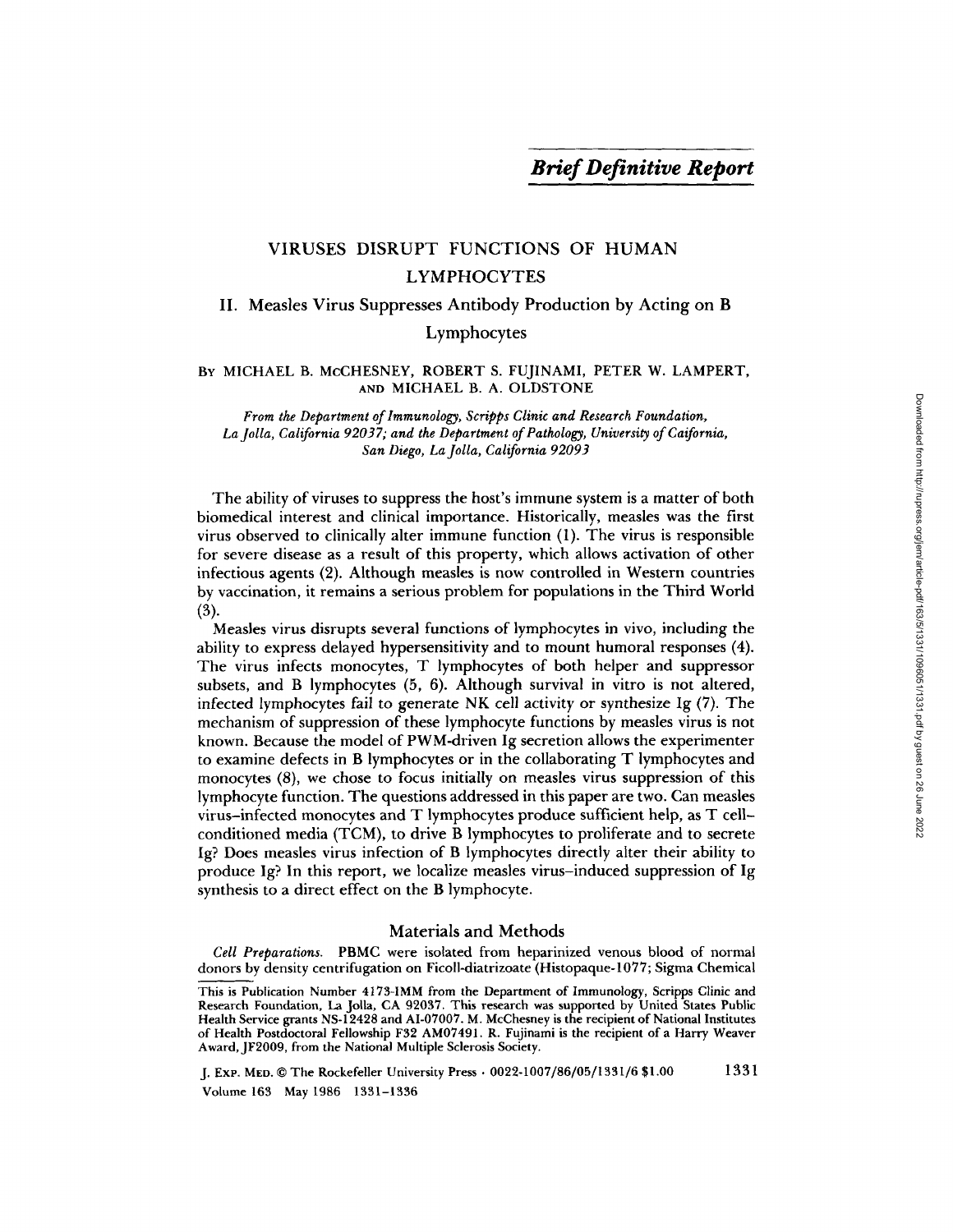Co., St. Louis, MO). Monocytes were depleted by adherence to glass Petri dishes coated with FCS (Flow Laboratories, Inc., McLean, VA) and recovered by aspiration in PBS. The nonadherent mononuclear cells were further depleted of monocytes by carbonyliron phagocytosis. T lymphocyte- and B lymphocyte-enriched populations were selected by rosetting with neuraminidase-treated sheep erythrocytes, as previously described (7). NK cells were separated from the B lymphocyte population using the mAbs, anti-Leu-7, and anti-Leu-1 lb (Becton Dickinson Immunocytometry Systems, Mountain View, CA) followed by a fluorescein-conjugated F(ab')<sub>2</sub> goat anti-mouse IgM (Cappel Laboratories, Cochranville, PA) and cell sorting (FACS IV, Becton Dickinson Immunocytometry Systems). Natural cytotoxicity was measured by lysis of K562 cells in a <sup>51</sup>chromium-release assay, as previously described (7).

*Preparation of TCM.* T lymphocytes,  $2 \times 10^6$ /ml, and monocytes,  $5 \times 10^4$ /ml, were cultured with PWM (Gibco Laboratories, Grand Island, NY),  $2.5 \mu g/ml$ , in RPMI 1640 medium (Media Unit, Scripps Clinic and Research Foundation) supplemented with 10% FCS for 48 h. Culture supernatants were centrifuged at  $100,000$  g for 1 h, passed through a 0.2 micron filter, and frozen before use. This treatment reduced infectious measles virus to <20 PFUs/ml. PWM was added to control, unstimulated T celi-monocyte cultures just before harvesting the supernatant.

*Culture Conditions and Measurement of Secreted Igs.* 105 B lymphocytes per well were cultured in 0.3 ml final volume in 96-well fiat-bottomed microwell plates (Costar, Cambridge, MA) in RPMI 1640 with 10% FCS. PWM (2.5  $\mu$ g/ml) and 2-ME (5  $\times$  10<sup>-5</sup> M; Eastman Kodak Co., Rochester, NY), were present in all cultures. TCM were added to cultures at 50% final volume. Supernates of B lymphocyte cultures were harvested after 7 d of incubation, and total IgG and IgM were measured by an enzyme-linked immunosorbent assay as described (7). There was no detectable Ig in TCM supernants.

*Measles Virus Infection.* The Edmonston strain of measles virus, passaged and plaqued on Vero cells, was used to infect lymphocytes at a multiplicity of infection of three, as previously described (7). Virus stocks were not contaminated with mycoplasma as tested by Hoechst 33258 stain (Serva Feinbiochemica, Heidelberg, FRG) (9). Measles virus antigens were detected in infected lymphocytes by direct immunofiuorescence using a rhodamine-conjugated IgG preparation from the serum of a patient with subacute sclerosing panencephalitis (5, 7).

*Cell Viability and Proliferation Assays.* To count viable B cells, cells in 100  $\mu$ l were aspirated from triplicate culture wells, pooled, diluted in 0.1% Trypan Blue (Eastman Kodak Co.), and 100-200 cells were counted in a hemocytometer. To measure proliferation, cultures were pulsed with 1  $\mu$ Ci/well [<sup>3</sup>H]thymidine, (6.7 Ci/mmol, New England Nuclear, Boston MA) for 4 h, then cultures were harvested onto glass fiber filters and counted in a liquid scintillation beta counter (Searle Analytic, Des Piaines, IL).

*Electron Microscopy.* B lymphocytes were infected with measles virus and cultured in TCM with PWM for 48 h.  $1-\hat{2} \times 10^7$  viable cells were pelleted and resuspended in cold, 2.5% glutaraldehyde in PBS, and processed for electron microscopy as previously described (10).

#### Results and Discussion

PWM, a polyclonal B cell activator, requires Th and monocytes to drive B cell differentiation, but this accessory cell requirement can be replaced by soluble factors from stimulated T cells (8). B cells were cultured with TCM from stimulated T cells and monocytes. Thus, either B cells or T ceils could be infected separately, and infectious virus was cleared from TCM by ultracentrifugation. The results of six experiments using this procedure showed that virus infection of B cells, but not T cells and monocytes, mediates suppression of Ig synthesis in PWM cultures (Fig. 1). Mock-infected B cells, when cultured in TCM from stimulated T cells, secreted 10 times more IgG and 6 times more IgM than control cultures. TCM from infected T lymphocytes were often more stimulatory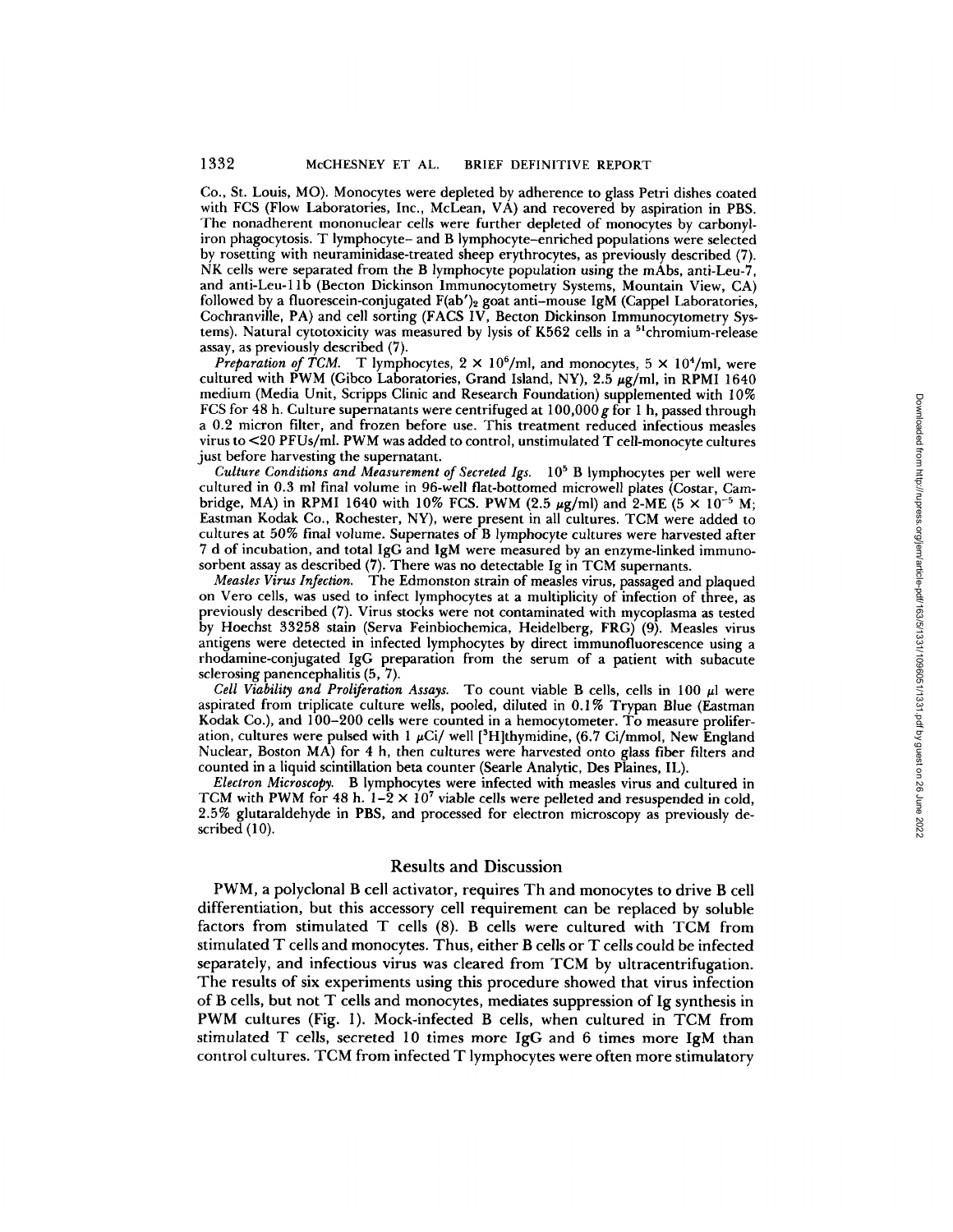

FIGURE 1. Measles virus suppresses B lymphocytes, not T lymphocytes and monocytes, in PWM-driven Ig synthesis. B lymphocytes were cultured in TCM from uninfected  $(T + M\phi)$ or measles virus-infected ( $T - \dot{M}V + M\phi$ ) T lymphocyte monocyte cultures as described in Materials and Methods. Open bars, Ig secretion from mock-infected B cells; closed bars, Ig secretion from virus-infected B cells.

than TCM from mock-infected T lymphocytes for mock-infected B cells. As seen in Fig. 1, the enhancement ranged from two- to threefold. Whether infected B lymphocytes were cultured in TCM from mock-infected or infected T cells, Ig secretion did not increase significantly above a minimum negative control level. Most importantly, Ig secretion from infected B cells was always suppressed compared with mock infected B cells. Suppression required infectious virus, i.e., UV-inactivated virus did not suppress Ig secretion.

The B lymphocyte population used in these experiments contained sheep erythrocyte receptor negative cells of the NK cell phenotype. NK cells can be activated in PWM cultures to suppress Ig secretion (11). Although measles virus infection of NK cells has been shown to abrogate their lytic function (7), it was necessary to rule out a potential suppressor function by these cells. NK cells were excluded by depleting Leu-7<sup>+</sup> and Leu-11<sup>+</sup> cells from the B lymphocyte population by FACS (Fig. 2A). The sorted, uninfected B cells ( $\leq 2\%$  NK contamination by immunofluorescence and 95% reduction of natural cytotoxicity) secreted IgG and IgM when cultured in TCM. Virus-infected B cells were suppressed. Adding NK cells back at 50 or 100% of the number of B cells in culture, which exceeded the percentage of NK cells in the unsorted population, caused a minor reduction in the response of mock-infected cultures and no change in the suppression of infected cultures (Fig. 2B). Thus, NK cells do not play a role in measles virus suppression of B cell function.

Does virus induced suppression of B cell function result from lytic infection? B cells, mock- or virus-infected, were cultured in TCM, as described above. In three experiments, at successive times from initiation of culture the numbers of viable cells were similar in infected and in mock-infected cultures at days 1, 3, 5, and 7 of incubation. In parallel cultures, cell proliferation was assayed. On days 3 or 5 of culture, [3H]thymidine incorporation by mock-infected B cells increased fivefold above proliferation on day 1, but there was no increase above a low background level by virus-infected B cells ( $\beta$ H]thymidine cpm, mean  $\pm$  SD: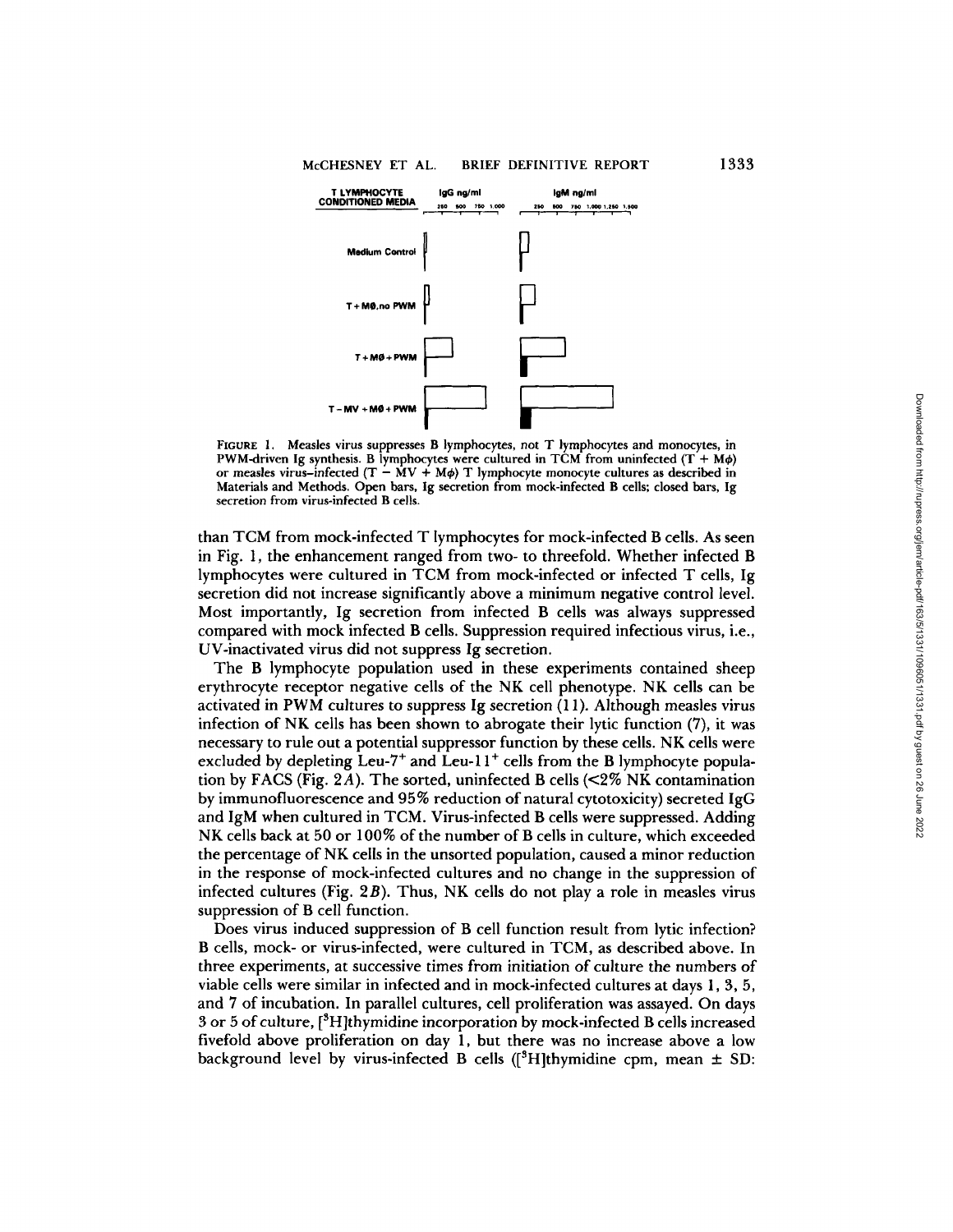

FIGURE 2. (A) Flow microfluoremetry analysis of the unsorted B cell population (top), negatively sorted B cells (middle) and positively-sorted NK cells (bottom), using mAbs anti-Leu-7 and anti-Leu-11 (Materials and Methods). Vertical line marks on the abscissae indicate the channel gates selected for sorting. (B) B lymphocytes were cultured in TCM alone or with NK cells added back. Open bars, Ig secretion from mock-infected B cells; closed bars, Ig secretion from virus-infected B cells.

mock-infected, 2,511  $\pm$  271 on day 1, 12,746  $\pm$  1,698 on day 3, and 12,709  $\pm$ 3,208 on day 5; measles-infected,  $852 \pm 358$  on day 1, 1,219  $\pm$  265 on day 3, and  $877 \pm 257$  on day 5). Viral antigens could be detected in 85-95% of infected B lymphocytes by surface immunofluorescence on day 3 or day 7 of culture, and infectious virus could be recovered from cultures after 24 h of incubation. Similarly, measles virus was observed in B lymphocytes by electron microscopy (Fig. 3).

The conclusions drawn from these experiments are: (a) measles virus suppression of PWM-driven Ig secretion is mediated by infection of B lymphocytes, not T lymphocytes, monocytes, or NK cells; (b) suppression is not caused by lytic infection; and  $(c)$  infected  $T$  cells and monocytes have no defect in the secretion of B cell growth and differentiation factors when stimulated by PWM. Indeed, production of these factors may be enhanced during the virus infection. Two predictions seem reasonable. Firstly, the observation that virus added to PWM Downloaded from http://rupress.org/jem/article-pdf/163/5/1331/1096051/1331.pdf by guest on 26 June 2022 Downloaded from http://rupress.org/jem/article-pdf/163/5/1331/1096051/1331.pdf by guest on 26 June 2022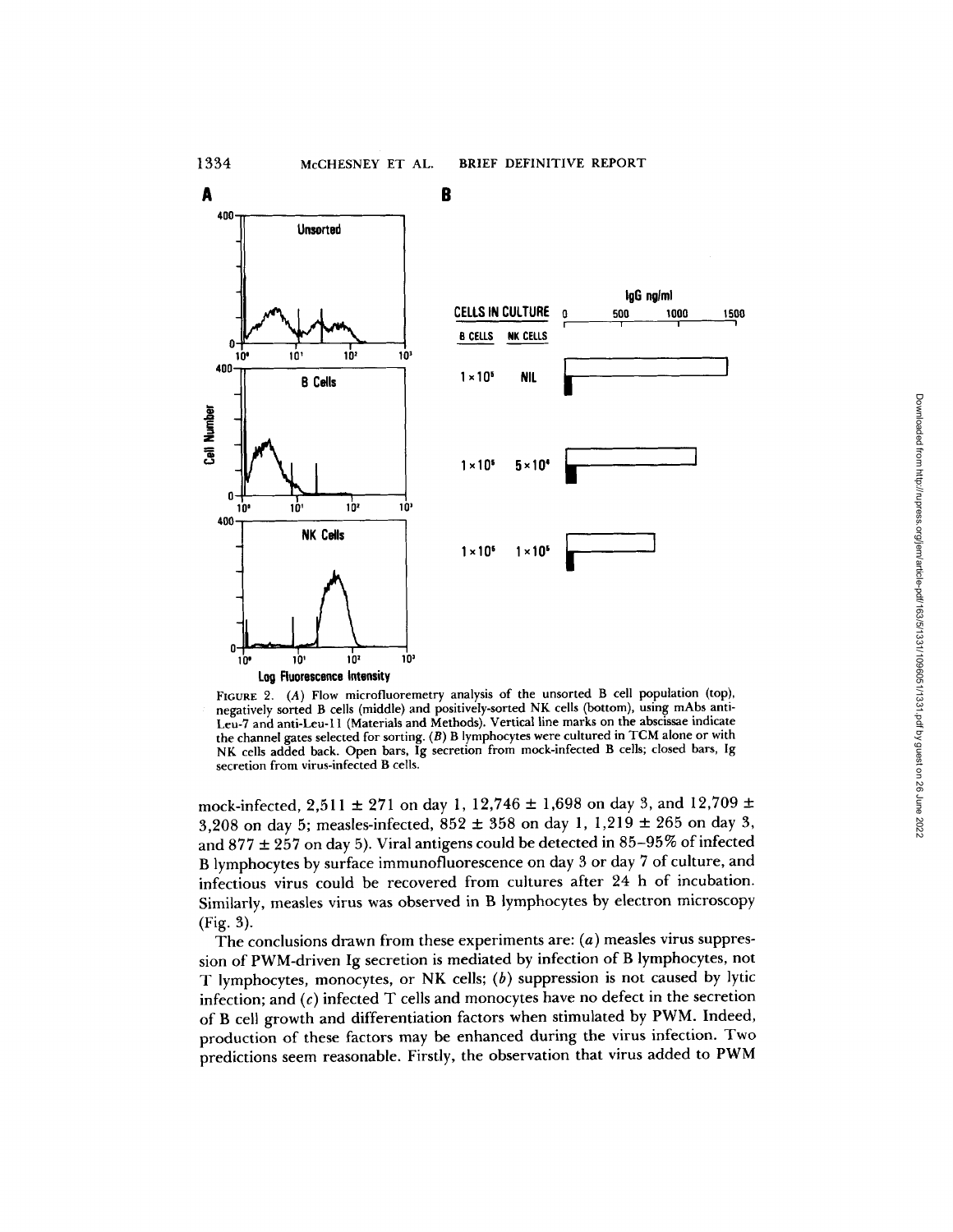

FIGURE 3. Two electron micrographs of measles virus infection of B lymphocytes. Infected cells were cultured with PWM and TCM. Left, nucleocapsid particles can be seen in the cytoplasm (arrow),  $\times$  6,000. Box, enlarged area that shows a virion budding from the plasma membrane,  $\times$  20,000.

cultures after day 3 does not suppress Ig secretion (7) suggests that measles virus infection arrests early events in B lymphocyte differentiation. This may explain the clinical observation of the inability of patients to make antibodies to a variety of challenge antigens early during infection (4). Secondly, the apparent enhanced synthesis of B cell growth and differentiation factors during measles virus infection may, in part, play a role in the polyclonal activation of already stimulated B lymphocytes in vivo (12) and the production of autoantibodies (13).

In a contemporary model of human B lymphocyte function in vitro, discrete stages of activation, proliferation, and differentiation have been defined (reviewed in reference 14). Small, resting B cells, when triggered by agents that bind surface Ig, become activated and express receptors for B cell growth factors. In the presence of these factors, B cells are driven to proliferate and express receptors for differentiation factors. In turn, these factors drive B cells to differentiate into Ig-secreting cells. In the context of this model, measles virus suppression of B cell function would likely occur during activation or early proliferation stages. Preliminary data suggest that the stage of B lymphocyte differentiation blocked by measles virus infection is early proliferation (Mc-Chesney, M., and J. Kehrl, unpublished observations).

#### Summary

Measles virus infection is associated with suppression of immune functions both in vivo and in vitro. The virus infects T lymphocytes, B lymphocytes, and monocytes, but does not produce cytolysis. One *consequence* of infection in vitro is the failure of T and B lymphocyte mixtures to cooperate in secreting Ig in a PWM-driven system. Here we report that this defect in Ig secretion resides in the infected B lymphocyte, but not in the T lymphocyte or monocyte. Further, NK cells are not involved, since *neither* their depletion *nor reconstitution*  abrogates suppression of B cell function. Proliferation of B cells in the early